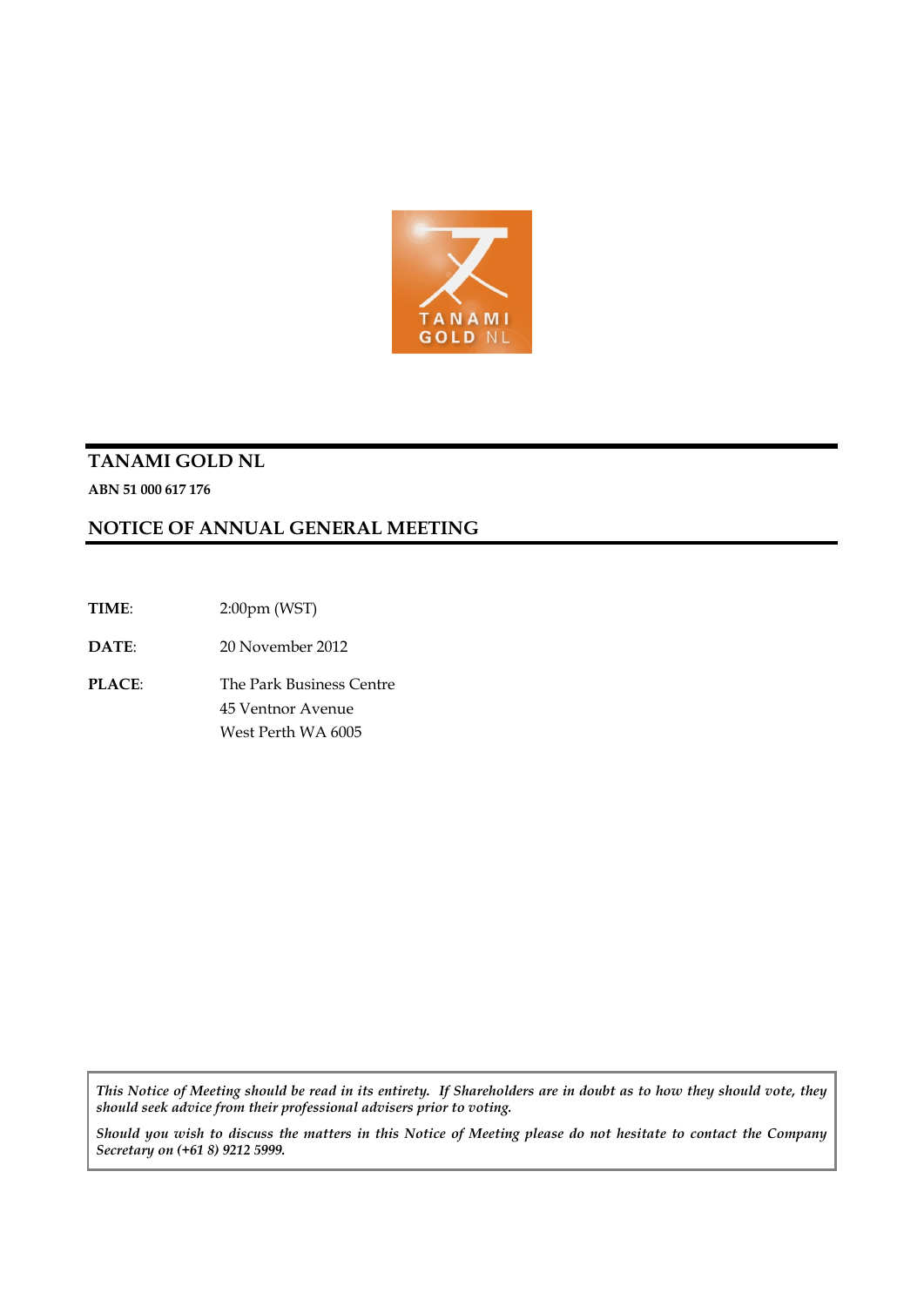### **CONTENTS PAGE**

Business of the Meeting (setting out the proposed resolutions) 2

Explanatory Statement (explaining the proposed resolutions) 4

Glossary 7

Proxy Form Attached

### **IMPORTANT INFORMATION**

### **TIME AND PLACE OF MEETING**

Notice is given that the Annual General Meeting of the Shareholders to which this Notice of Meeting relates will be held at **The Park Business Centre, 45 Ventnor Avenue, West Perth WA 6005, on Tuesday, 20 November 2012 at 2.00pm.**

### **YOUR VOTE IS IMPORTANT**

The business of the Annual General Meeting affects your shareholding and your vote is important.

### **VOTING ELIGIBILITY**

The Directors have determined pursuant to Regulation 7.11.37 of the Corporations Regulations 2001 (Cth) that the persons eligible to vote at the Annual General Meeting are those who are registered Shareholders at 2.00pm (WST) on Sunday, 18 November 2012.

### **VOTING IN PERSON**

To vote in person, attend the Annual General Meeting at the time, date and place set out above.

### **VOTING BY PROXY**

To vote by proxy, please complete and sign the enclosed Proxy Form and return by the time and in accordance with the instructions set out on the Proxy Form.

In accordance with section 249L of the Corporations Act, members are advised that:

- each member has a right to appoint a proxy;
- the proxy need not be a member of the Company; and
- a member who is entitled to cast 2 or more votes may appoint 2 proxies and may specify the proportion or number of votes each proxy is appointed to exercise. If the member appoints 2 proxies and the appointment does not specify the proportion or number of the member's votes, then in accordance with section 249X(3) of the Corporations Act, each proxy may exercise one-half of the votes.

New sections 250BB and 250BC of the Corporations Act came into effect on 1 August 2011 and apply to voting by proxy on or after that date. Shareholders and their proxies should be aware of these changes to the Corporations Act, as they will apply to this Annual General Meeting. Broadly, the changes mean that:

if proxy holders vote, they must cast all directed proxies as directed; and

• any directed proxies which are not voted will automatically default to the Chair, who must vote the proxies as directed.

Further details on these changes are set out below.

### *Proxy vote if appointment specifies way to vote*

Section 250BB(1) of the Corporations Act provides that an appointment of a proxy may specify the way the proxy is to vote on a particular resolution and, **if it does**:

- the proxy need not vote on a show of hands, but if the proxy does so, the proxy must vote that way (i.e. as directed); and
- if the proxy has 2 or more appointments that specify different ways to vote on the resolution the proxy must not vote on a show of hands; and
- if the proxy is the Chair of the Meeting at which the resolution is voted on the proxy must vote on a poll, and must vote that way (i.e. as directed); and
- if the proxy is not the Chair of the Meeting the proxy need not vote on the poll, but if the proxy does so, the proxy must vote that way (i.e. as directed).

#### *Transfer of non-Chair proxy to Chair in certain circumstances.*

Section 250BC of the Corporations Act provides that, if:

- an appointment of a proxy specifies the way the proxy is to vote on a particular resolution at a Meeting of the Company's members; and
- the appointed proxy is not the Chair of the Meeting; and
- at the Meeting, a poll is duly demanded on the resolution; and
- either of the following applies:
	- (i) the proxy is not recorded as attending the Meeting;
	- (ii) the proxy does not vote on the resolution,

the Chair of the Meeting is taken, before voting on the resolution closes, to have been appointed as the proxy for the purposes of voting on the resolution at the Meeting.

1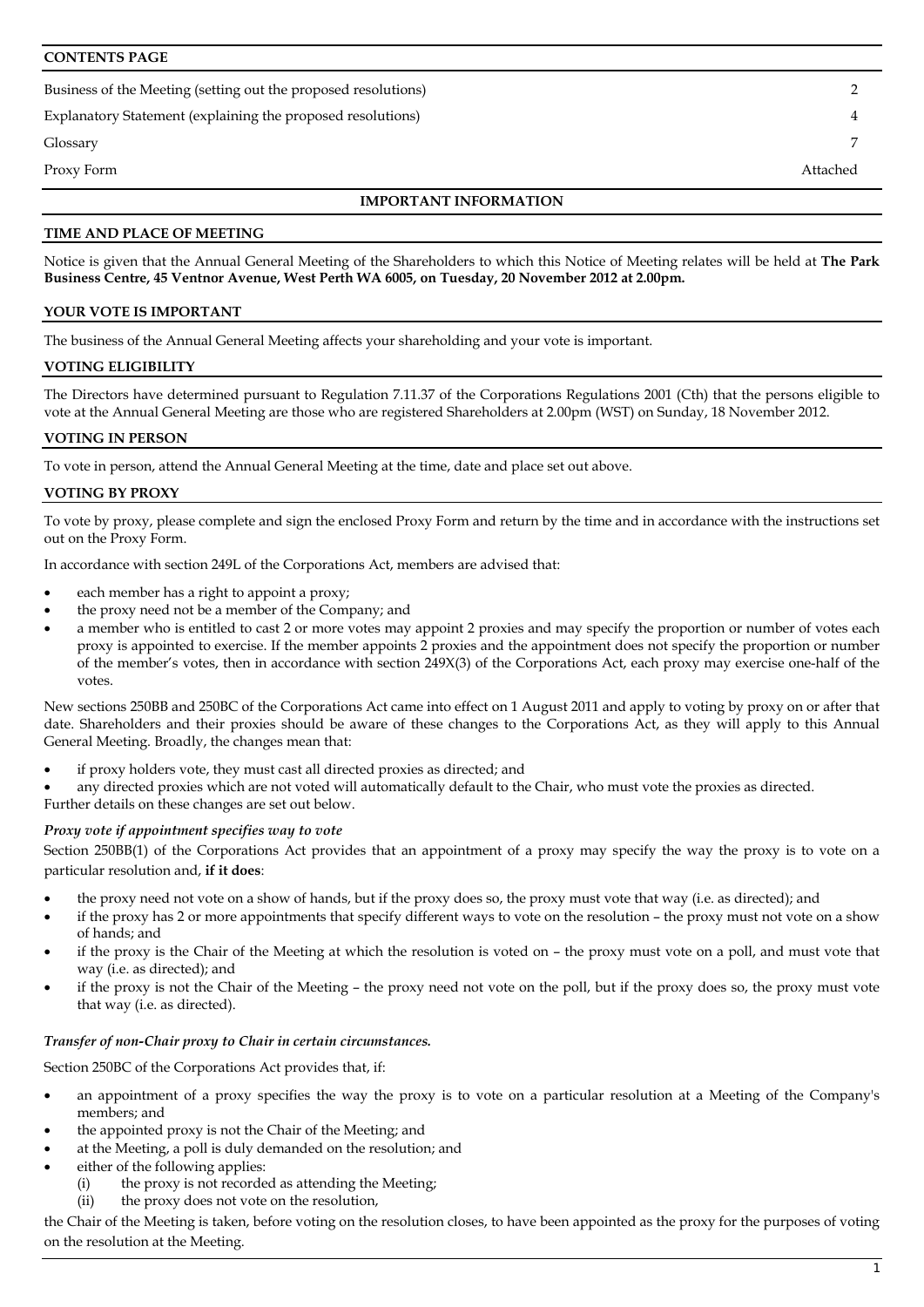# **AGENDA**

# **ORDINARY BUSINESS**

### **Financial Statements and Reports**

To receive and consider the Annual Financial Report of the Company for the financial year ended 30 June 2012 together with the Declaration of the Directors, the Directors' Report, the Remuneration Report and the Auditor's Report.

## **1. RESOLUTION 1 – ADOPTION OF REMUNERATION REPORT**

To consider and, if thought fit, to pass, with or without amendment, the following resolution as a **non-binding resolution**:

*"That, for the purpose of Section 250R(2) of the Corporations Act and for all other purposes, approval is given for the adoption of the Remuneration Report as contained in the Company's Annual Financial Report for the financial year ended 30 June 2012."*

#### *Note: the vote on this Resolution is advisory only and does not bind the Directors or the Company.*

#### **Voting Prohibition Statement:**

*A vote on this Resolution must not be cast (in any capacity) by or on behalf of any of the following persons:*

- (a) *a member of the Key Management Personnel, details of whose remuneration are included in the Remuneration Report; or*
- (b) *a Closely Related Party of such a member.*

*However, a person (the "voter") described above may vote on this Resolution if the vote is not cast on behalf of a person described above and either:*

- (c) *the person does so as a proxy appointed by writing that specifies how the proxy is to vote on the Resolution; or*
- (d) *the voter is the Chair and the appointment of the Chair as proxy:*
	- *(i) does not specify the way the proxy is to vote on this Resolution; and*
	- *(ii) expressly authorises the Chair to exercise the proxy even though this Resolution is connected directly or indirectly with the remuneration of a member of the Key Management Personnel.*

### **2. RESOLUTION 2 – ELECTION OF DIRECTOR – MR ARTHUR DEW**

To consider and, if thought fit, to pass, with or without amendment, the following resolution as an **ordinary resolution**:

*"That, for the purpose of clause 13.4 of the Constitution and for all other purposes, Mr Arthur Dew, who was appointed by the Board as a Director since the last Annual General Meeting of the Company and who retires and offers himself for re-election, is re-elected as a Director."*

# **3. RESOLUTION 3 – ELECTION OF DIRECTOR – MR CARLISLE PROCTER**

To consider and, if thought fit, to pass, with or without amendment, the following resolution as an **ordinary resolution**:

*"That, for the purpose of clause 13.4 of the Constitution and for all other purposes, Mr Carlisle Procter, who was appointed by the Board as a Director since the last Annual General Meeting of the Company and who retires and offers himself for re-election, is reelected as a Director."*

## **4. RESOLUTION 4 – RE-ELECTION OF DIRECTOR – MR DENIS WADDELL**

To consider and, if thought fit, to pass, with or without amendment, the following resolution as an **ordinary resolution**:

*"That, for the purpose of clause 13.2 of the Constitution and for all other purposes, Mr Denis Waddell, a Director, retires by rotation, and being eligible, is re-elected as a Director."*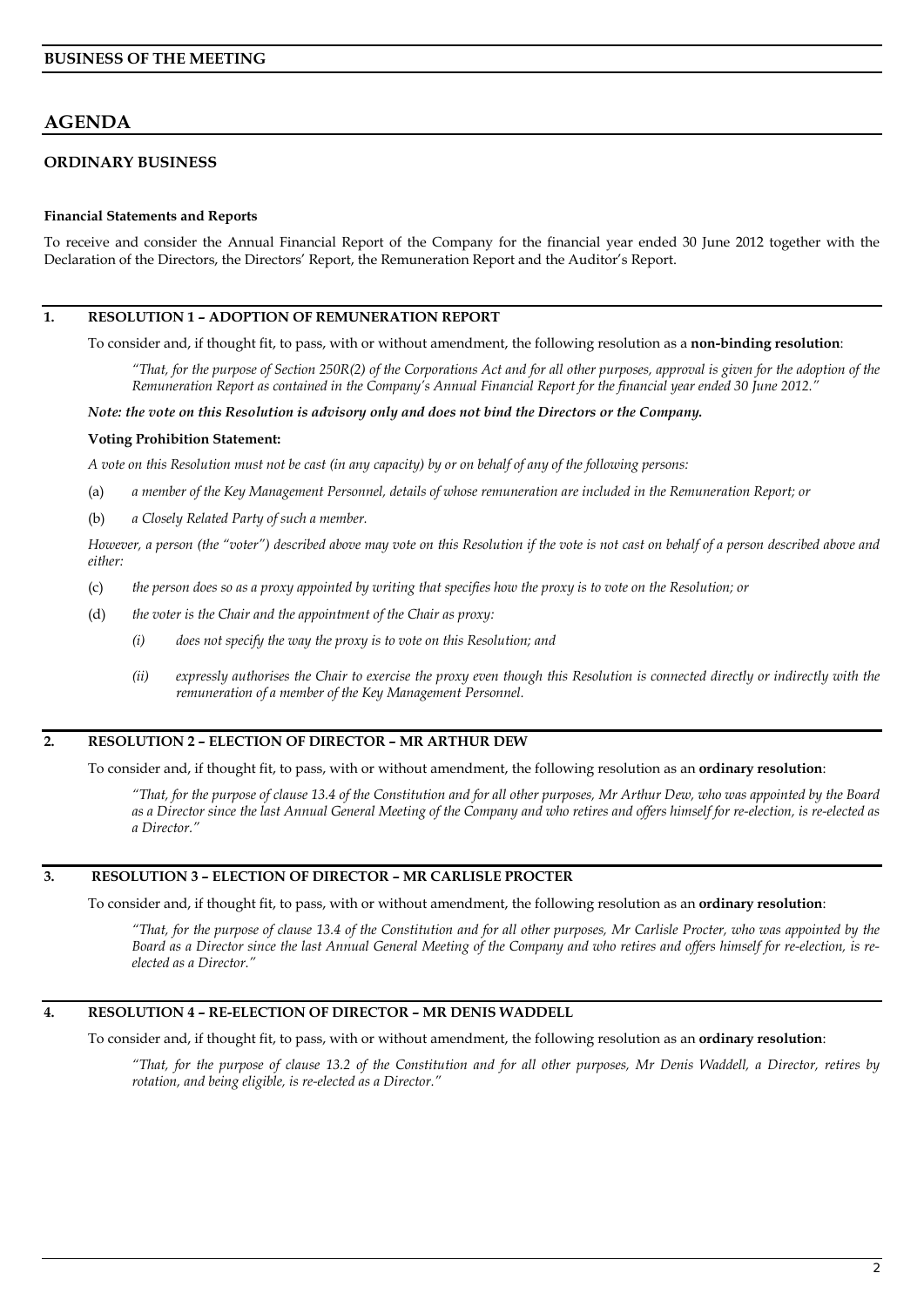## **5. RESOLUTION 5 – TANAMI GOLD NL OPTION & PERFORMANCE RIGHTS PLAN**

To consider and, if thought fit, to pass, with or without amendment, the following resolution as an **ordinary resolution**:

*"That, for the purpose of ASX Listing Rule 7.2 (Exception 9) and for all other purposes, the Company approves the terms of the Tanami Gold NL Option & Performance Rights Plan as described in the Explanatory Memorandum, and the grant of Options and performance rights under that Plan."*

Voting Exclusion: The Company will disregard any votes cast on this Resolution by any Director who is eligible to participate in any employee incentive scheme of the Company, and any of their associates. However, the Company need not disregard a vote if it is cast by a person as a proxy for a person who is entitled to vote in accordance with the directions on the Proxy Form or it is cast by the person chairing the Meeting as proxy for a person who is entitled to vote, in accordance with a direction on the Proxy Form to vote as the proxy decides.

### **DATED: 22 OCTOBER 2012**

**BY ORDER OF THE BOARD**

**JON LATTO COMPANY SECRETARY**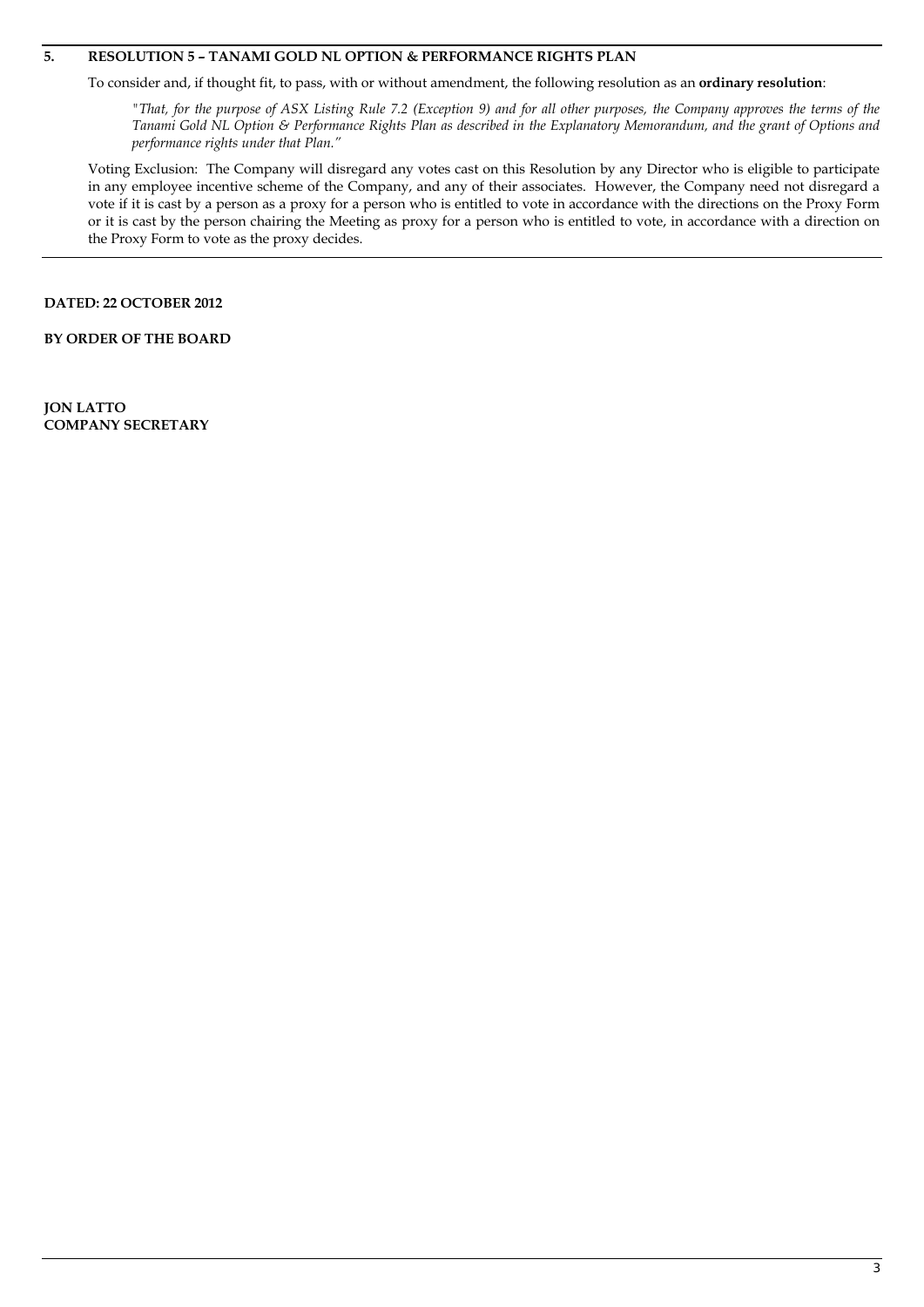### **EXPLANATORY STATEMENT**

This Explanatory Statement has been prepared to provide information which the Directors believe to be material to Shareholders in deciding whether or not to pass the Resolutions which are the subject of the business of the Meeting.

## **1. FINANCIAL STATEMENTS AND REPORTS**

In accordance with the Constitution, the business of the Meeting will include receipt and consideration of the Annual Financial Report of the Company for the financial year ended 30 June 2012 together with the Declaration of the Directors, the Directors' Report, the Remuneration Report and the Auditor's Report.

The Company will not provide a hard copy of the Company's Annual Financial Report to Shareholders unless specifically requested to do so. The Company's Annual Financial Report is available on its website at www.tanami.com.au**.**

### **2. RESOLUTION 1 – ADOPTION OF REMUNERATION REPORT**

#### **2.1 General**

The Corporations Act requires that at a listed company's Annual General Meeting, a resolution that the Remuneration Report be adopted must be put to the shareholders. However, such a resolution is advisory only and does not bind the Directors or the Company.

The Remuneration Report sets out the Company's remuneration arrangements for the Directors and senior management of the Company. The Remuneration Report is part of the Directors' Report contained in the Annual Financial Report of the Company for the financial year ended 30 June 2012.

A reasonable opportunity will be provided for discussion of the Remuneration Report at the Annual General Meeting.

#### **2.2 Voting consequences**

Under changes to the Corporations Act which came into effect on 1 July 2011, a company is required to put to its shareholders a resolution proposing the calling of another meeting of shareholders to consider the appointment of Directors of the Company ("Spill Resolution") if, at consecutive Annual General Meetings, at least 25% of the votes cast on a Remuneration Report resolution are voted against adoption of the Remuneration Report and at the first of those Annual General Meetings a Spill Resolution was not put to vote. If required, the Spill Resolution must be put to vote at the second of those Annual General Meetings.

If more than 50% of votes cast are in favour of the Spill Resolution, the company must convene a Shareholder Meeting ("Spill Meeting") within 90 days of the second Annual General Meeting.

All of the Directors of the Company who were in office when the Directors' Report (as included in the Company's Annual Financial Report for the previous financial year was approved, other than the Managing Director of the Company, will cease to hold office immediately before the end of the Spill Meeting but may stand for re-election at the Spill Meeting.

Following the Spill Meeting those persons whose election or re-election as Directors of the Company is approved will be the Directors of the Company.

#### **2.3 Previous voting results**

At the Company's previous Annual General Meeting the votes cast against the Remuneration Report considered at that Annual General Meeting were less than 25%. Accordingly, the Spill Resolution is not relevant for this Annual General Meeting.

#### **2.4 Proxy voting restrictions**

Shareholders appointing a proxy for this Resolution should note the following:

**If you appoint a member of the Key Management Personnel (other than the Chair) whose remuneration details are included in the Remuneration Report, or a Closely Related Party of such a member as your proxy:**

**You must direct your proxy how to vote** on this Resolution. Undirected proxies granted to these persons will not be voted and will not be counted in calculating the required majority if a poll is called on this Resolution.

**If you appoint the Chair as your proxy (where he/she is also a member of the Key Management Personnel whose remuneration details are included in the Remuneration Report, or a Closely Related Party of such a member):**

You **do not** need to direct your proxy how to vote on this Resolution. However, if you do not direct the Chair how to vote, **you must mark the acknowledgement on the Proxy Form to expressly authorise the Chair to exercise his/her discretion in exercising your proxy even though this Resolution is connected directly or indirectly with the remuneration of Key Management Personnel.**

#### **If you appoint any other person as your proxy:**

You **do not** need to direct your proxy how to vote on this Resolution, and you **do not** need to mark any further acknowledgement on the Proxy Form.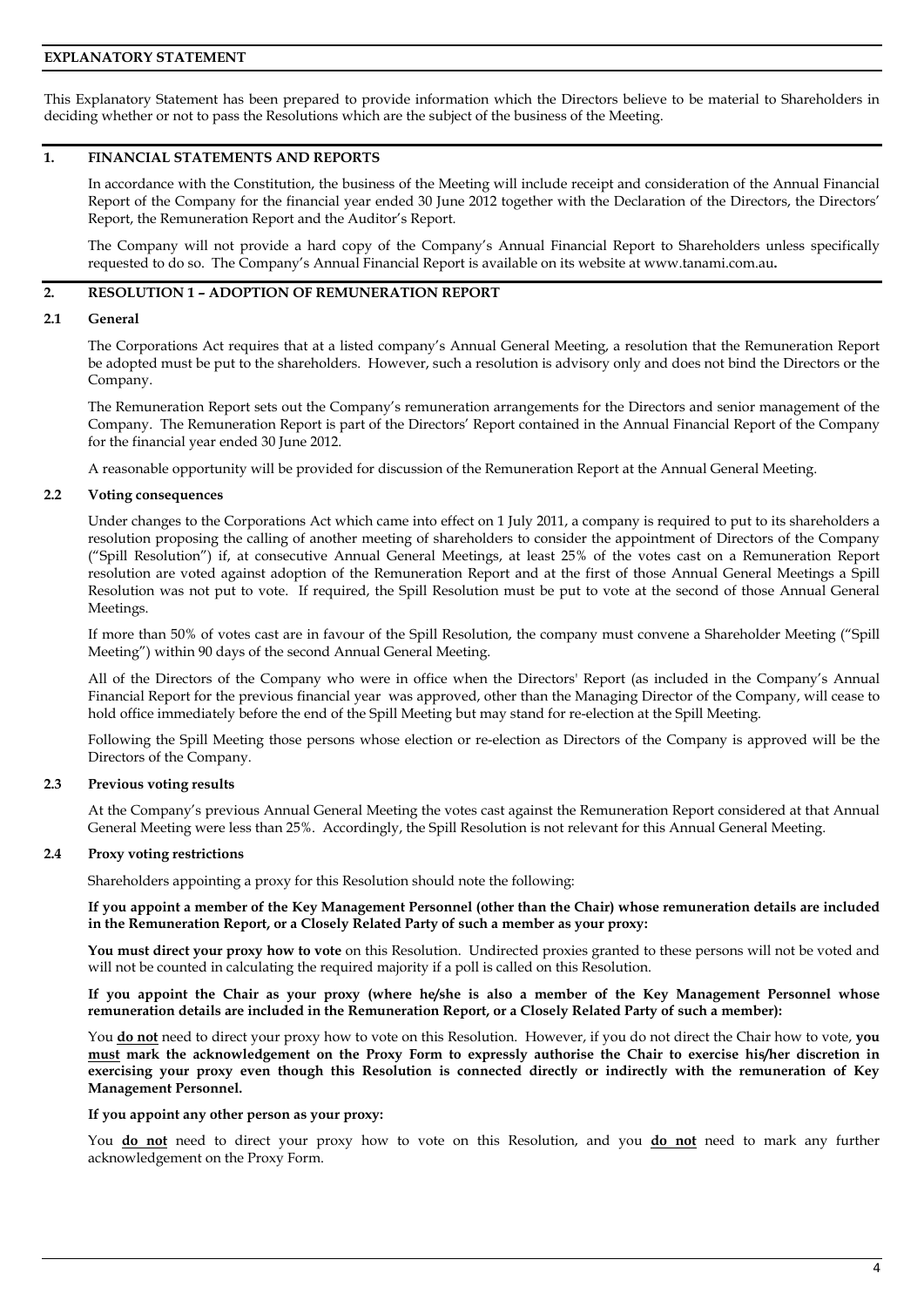### **3. RESOLUTION 2 –ELECTION OF DIRECTOR – MR ARTHUR DEW**

Clause 13.4 of the Constitution provides that the Directors may at any time appoint a person to be a Director, either to fill a casual vacancy or as an addition to the existing Directors, but so that the total number of Directors does not at any time exceed the maximum number specified by the Constitution. Any Director so appointed holds office only until the next General Meeting and is then eligible for re-election but shall not be taken into account in determining the Directors who are to retire by rotation (if any) at that meeting.

Accordingly, Mr Arthur Dew offers himself for election as a Director.

Mr Arthur Dew is a non-practising Barrister with a broad range of corporate and business experience and has served as a Director, and in some instances Chairman of the Board of Directors, of a number of public listed companies in Australia, Hong Kong and elsewhere. He is Chairman and Non-Executive Director of Allied Group Limited; a Hong Kong listed company which is indirectly Tanami Gold NL's largest shareholder. Mr Dew is also Chairman and Non-Executive Director of the Hong Kong listed companies, Allied Properties (H.K.) Limited and Allied Overseas Limited and is a Non-Executive Director of SHK Hong Kong Industries Limited.

### **4. RESOLUTION 3 –ELECTION OF DIRECTOR – MR CARLISLE PROCTER**

Clause 13.4 of the Constitution provides that the Directors may at any time appoint a person to be a Director, either to fill a casual vacancy or as an addition to the existing Directors, but so that the total number of Directors does not at any time exceed the maximum number specified by the Constitution. Any Director so appointed holds office only until the following General Meeting and is then eligible for re-election but shall not be taken into account in determining the Directors who are to retire by rotation (if any) at that meeting.

Accordingly, Mr Carlisle Procter offers himself for election as a Director.

Mr Carlisle Procter graduated from the University of Sydney with a Bachelor's Degree and a Master's Degree in Economics and is a fellow of the Financial Services Institute of Australasia (FFin.). Mr Procter worked in the Reserve Bank of Australia for over 30 years, holding various senior management positions. Since leaving the Reserve Bank, he has worked as a consultant to the International Monetary Fund and the Asian Development Bank and has also undertaken private consulting work in the Philippines, Indonesia and Papua New Guinea in the areas of bank supervision, anti-money laundering and corporate governance respectively. Mr Procter is currently a Non-Executive Director of Bank South Pacific Limited, a company listed on the Port Moresby Stock Exchange, and an independent Non-Executive Director of Sun Hung Kai & Co Limited and Allied Overseas Limited.

## **5. RESOLUTION 4 – RE ELECTION OF DIRECTOR – MR DENIS WADDELL**

Clause 13.2 of the Constitution requires that at the Company's Annual General Meeting in every year, one-third of the Directors for the time being, or, if their number is not a multiple of 3, then the number nearest one-third (rounded upwards in case of doubt), shall retire from office, provided always that no Director (except a Managing Director) shall hold office for a period in excess of 3 years, or until the third Annual General Meeting following his or her appointment, whichever is the longer, without submitting himself or herself for re-election.

The Directors to retire at an Annual General Meeting are those who have been longest in office since their last election, but, as between persons who became Directors on the same day, those to retire shall (unless they otherwise agree among themselves) be determined by drawing lots.

A Director who retires by rotation under clause 13.2 of the Constitution is eligible for re-election.

The Company currently has 5 Directors, 2 of which are required to offer themselves for election under Clause 13.4 of the Constitution (see Resolution 2 and Resolution 3 above). Accordingly, 1 additional Director must retire. Mr Denis Waddell, the Director longest in office since his last election, retires by rotation and seeks re-election.

Mr Denis Waddell is a Chartered Accountant with extensive experience in the management of exploration and mining companies. Prior to establishing Tanami Exploration NL in 1994, he was the Finance Director of the Metana Minerals NL group. During the past 29 years, he has gained considerable experience in corporate, finance and operations management of exploration and mining companies. Mr Waddell is also the Chairman of Orion Gold NL and was appointed to that position on 27 February 2009.

### **6. RESOLUTION 5 –TANAMI GOLD NL OPTION & PERFORMANCE RIGHTS PLAN**

Resolution 5 seeks approval for the Tanami Gold NL Option & Performance Rights Plan (the "Plan") pursuant to ASX Listing Rule 7.2 (Exception 9) which was previously approved by Shareholders at the Annual General Meeting of the Company held on 27 November 2009. The purpose of the Plan is to provide incentives to reward performance and encourage retention of key employees by giving them an opportunity, in the form of Options and/or performance rights to subscribe for Shares in the Company.

The Directors consider the Plan will assist to retain and attract skilled and experienced employees and provide them with the motivation to make the Company more successful.

Directors of the Company are not eligible to participate in the Plan.

All Directors recommend that Shareholders vote in favour of Resolution 5.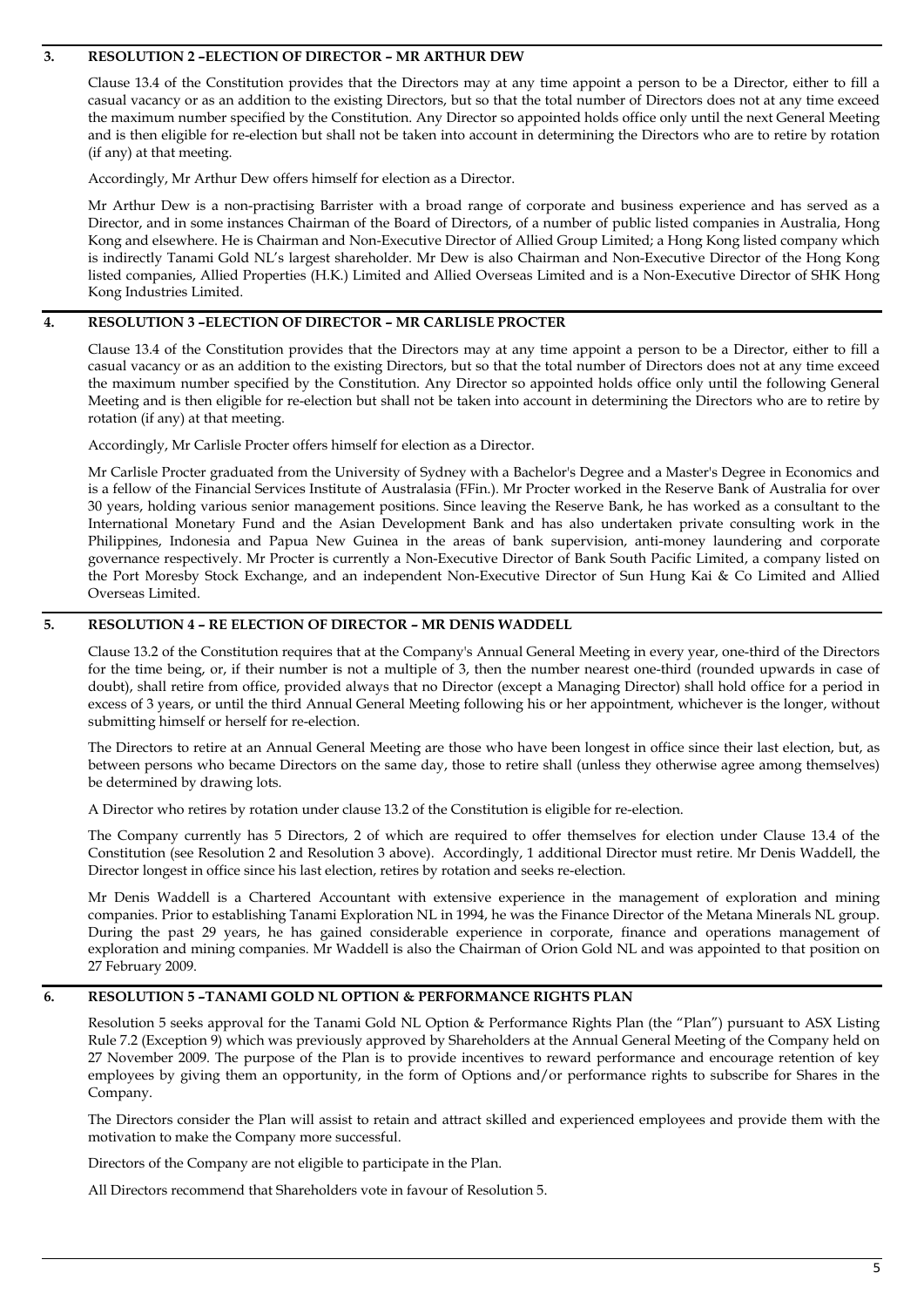ASX Listing Rule 7.1 requires shareholder approval for an issue of equity securities (which includes Options and performance rights) if, over a 12 month period, the number of equity securities issued is more than 15% of the number of ordinary shares on issue at the start of that 12 month period. ASX Listing Rule 7.2 (Exception 9) provides that an issue under an employee incentive scheme does not detract from the available 15% limit under ASX Listing Rule 7.1 if shareholders approved the issue of securities under the employee incentive scheme as an exception to ASX Listing Rule 7.1 no more than three years before the date of issue.

Accordingly, approval is sought under ASX Listing Rule 7.2 (Exception 9) for the grant of Options and performance rights under the Plan, so that such grants do not detract from the 15% limit. Approval is also sought for the Tanami Gold NL Option & Performance Rights Plan as part of the Company's good governance practices and focus on transparency.

If Resolution 5 is passed, the Company will be able to issue Options and performance rights under the Plan to eligible participants over a period of 3 years without impacting on the Company's ability to issue up to 15% of its total ordinary securities without Shareholder approval in any 12 month period.

Shareholders should note that a total of 5,100,000 Options have previously been issued since the last approval. No performance rights have been issued.

Any future issues of Options or performance rights under the Plan to a related party or a person whose relation with the Company or the related party is, in ASX's opinion, such that approval should be obtained will require additional Shareholder approval under ASX Listing Rule 10.14 at the relevant time.

### **Summary of the Option & Performance Rights Plan**

The following is a summary of the key terms of the Plan:

- Under the Plan, the Board may offer Options and performance rights to employees of the Company and its related bodies corporate, or such other persons as the Board determines but excluding all Directors of the Company. The Company will not apply for quotation of the Options or performance rights offered under the Plan.
- On exercise of an Option or performance right, the Company will deliver a fully paid ordinary share to the Plan participant. Shares can be delivered by either new issue or on-market purchase. On exercise of an Option or performance right, Shares will be issued on the same terms and conditions as the Company's issued Shares and will rank equally with all other issued Shares.
- The exercise price (if any) of the Options will be an amount determined by the Board specified at the time an Option is granted. No amount is payable upon the exercise of a performance right, unless the Board determines otherwise at the time the performance right is granted.
- The Board will have the discretion to determine the terms and conditions of a grant of Options or performance rights, including:
	- a. vesting conditions which must be met before the Options or performance rights can be exercised;
	- b. restrictions on the disposal of or dealing in a share delivered upon the exercise of an Option or performance right; and
	- c. whether the shares to be delivered upon the exercise of an Option or performance right are to be held by a trustee for the benefit of the participant.
- The Plan imposes a 5% cap on the number of shares which can be subject to Options and performance rights granted under the Plan, calculated by reference to the Company's total issued share capital and in accordance with the Plan.
- The term of Options and performance rights granted under the Plan will be 7 years, or another period specified by the Board at the time of grant.
- When Options or performance rights are granted, the Board will specify the circumstance in which they will expire, including in relation to the cessation of employment.
- Unless the Options or performance rights granted under the Plan have been exercised and the shares delivered before the relevant record date, a Plan participant cannot participate in new issues of securities to holders of ordinary shares, in relation to those Options or performance rights.
- If the Company makes a pro rata bonus issue of shares or other securities to holders of ordinary shares, and Options or performance rights have not been exercised, then the number of shares subject of the Options or performance rights will be increased by the number of shares that the participant would have received if the Options or performance rights had been exercised before the record date for the bonus issue.
- If the Company makes a pro rata issue of securities (other than a bonus issue) to holders of ordinary shares, and an amount is payable on the exercise of Options or performance rights, the exercise price will be changed in accordance with the ASX Listing Rules. If no amount is payable on the exercise of the Options or performance rights, the number of Options or performance rights held by a participant may be adjusted in such manner as the Board determines, subject to law.
	- In the event of a capital reorganisation, the number of shares subject of each Option or performance right will be adjusted in accordance with the ASX Listing Rules.
- Options and performance rights will be forfeited if the applicable vesting conditions are not satisfied, or if the participant commits any act of fraud, defalcation or gross misconduct in relation to the Company or a related body corporate.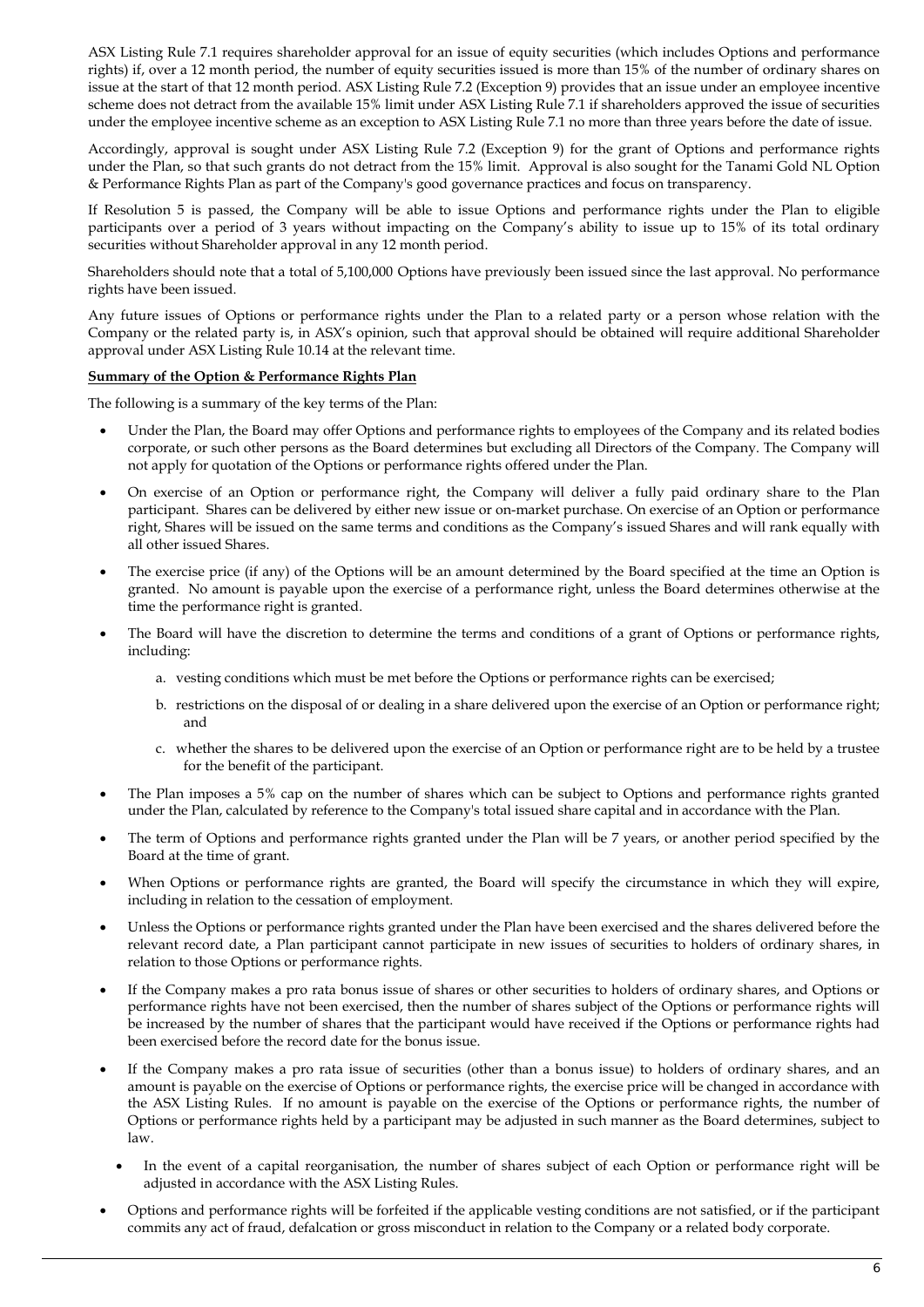- If control of the Company changes, the Board has the discretion to waive any vesting conditions which have not been satisfied.
- The Company may appoint a trustee for the purpose of acquiring and delivering shares to participants and/or holding shares on behalf of participants.
- Participation in the Plan may be extended to participants overseas on essentially the same or a similar basis in Australia, except that the participation may be governed by a different set of rules to accommodate the requirements of local laws and regulatory conditions.
- The Board has certain discretions under the Plan. In particular, the Board may amend the rules of the Plan or waive vesting conditions or disposal restrictions.

A copy of the Rules of the Plan is available from the Company's registered office.

# **GLOSSARY**

**\$** means Australian dollars.

**Annual General Meeting** or **Meeting** means the meeting convened by the Notice.

**ASX** means ASX Limited.

**ASX Listing Rules** means the Listing Rules of ASX.

**Board** means the current board of directors of the Company.

**Business Day** means Monday to Friday inclusive, except New Year's Day, Good Friday, Easter Monday, Christmas Day, Boxing Day, and any other day that ASX declares is not a business day.

**Closely Related Party** of a member of the Key Management Personnel means:

- (a) a spouse or child of the member;
- (b) a child of the member's spouse;
- (c) a dependent of the member or the member's spouse;
- (d) anyone else who is one of the member's family and may be expected to influence the member, or be influenced by the member, in the member's dealing with the entity;
- (e) a company the member controls; or
- (f) a person prescribed by the *Corporations Regulations 2001 (Cth*).

**Company** means Tanami Gold NL (ACN 000 617 176).

**Constitution** means the Company's constitution.

**Corporations Act** means the Corporations Act 2001 (Cth).

**Directors** means the current directors of the Company.

**Explanatory Statement** means the explanatory statement accompanying the Notice.

**Key Management Personnel** has the same meaning as in the accounting standards and broadly includes those persons having authority and responsibility for planning, directing and controlling the activities of the Company, directly or indirectly, including any director (whether executive or otherwise) of the Company.

**Notice** or **Notice of Meeting** or **Notice of Annual General Meeting** means this notice of annual general meeting including the Explanatory Statement and the Proxy Form.

**Option** means an option to acquire a Share.

**Optionholder** means a holder of an Option.

**Proxy Form** means the proxy form accompanying the Notice.

**Remuneration Report** means the remuneration report set out in the Director's report section of the Company's annual financial report for the year ended 30 June 2012.

**Resolutions** means the resolutions set out in the Notice of Meeting, or any one of them, as the context requires.

**Share** means a fully paid ordinary share in the capital of the Company.

**Shareholder** means a holder of a Share.

**WST** means Western Standard Time as observed in Perth, Western Australia.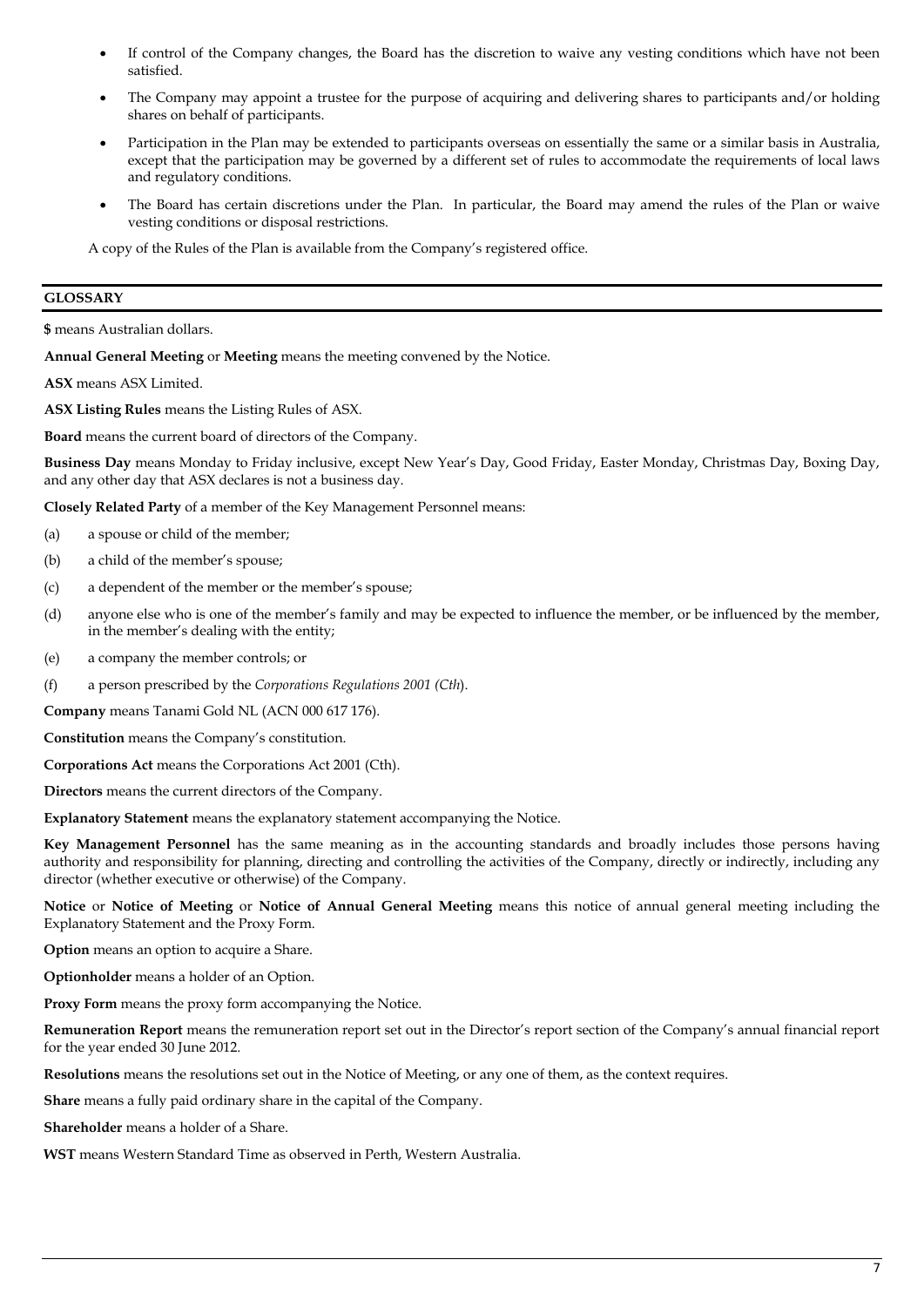# **TANAMI GOLD ABN 51 000 617 176 PROXY FORM**

#### **ANNUAL GENERAL MEETING APPOINTMENT OF PROXY**

**I/We,** the above named, being registered holders of the company and entitled to attend and vote hereby appoint:

|    | The meeting Chairperson (mark with an "X") |
|----|--------------------------------------------|
|    |                                            |
| OR |                                            |

*The name of the person you are appointing (if this person is someone other than the Chairperson of the meeting).*

or failing the person so named or, if no person is named, the Chair of the Annual General Meeting, or the Chair's nominee, to vote in accordance with the following directions, or, if no directions have been given, and subject to the relevant laws as the proxy sees fit, at the Annual General Meeting to be held at 2.00pm (WST), on Tuesday, 20 November 2012 at The Park Business Centre, 45 Ventnor Avenue, West Perth, Western Australia, and at any adjournment thereof.

#### **Important for Resolution 1**

If you have not directed your proxy how to vote as your proxy in respect of Resolution 1 and the Chair is, or may by default be, appointed your proxy, you must mark the box below.

I/we direct the Chair to vote in accordance with his/her voting intentions (as set out above) on Resolution 1 (except where I/we have indicated a different voting intention above) and expressly authorise that the Chair may exercise my/our proxy even though Resolution 1 is connected directly or indirectly with the remuneration of a member of the Key Management Personnel and acknowledge that the Chair may exercise my/our proxy even if the Chair has an interest in the outcome of Resolution 1 and that votes cast by the Chair for Resolution 1, other than as proxy holder, will be disregarded because of that interest.

If the Chair is, or may by default be, appointed your proxy and you do not mark this box and you have not directed the Chair how to vote, the Chair will not cast your vote on Resolution 1 and your vote will not be counted in calculating the required majority if a poll is called on Resolution 1.

#### *OR*

| Voting on Business of the Annual General Meeting                                                                                                               |            |                |                |  |  |
|----------------------------------------------------------------------------------------------------------------------------------------------------------------|------------|----------------|----------------|--|--|
|                                                                                                                                                                | <b>FOR</b> | <b>AGAINST</b> | <b>ABSTAIN</b> |  |  |
| Resolution 1 – Adoption of Remuneration Report                                                                                                                 |            |                |                |  |  |
| Resolution 2 – Election of Director – Mr Arthur Dew                                                                                                            |            |                |                |  |  |
| Resolution 3 – Election of Director – Mr Carlisle Procter                                                                                                      |            |                |                |  |  |
| Resolution 4 – Re-election of Director – Mr Denis Waddell                                                                                                      |            |                |                |  |  |
| Resolution 5 – Tanami Gold NL Option & Performance Rights Plan                                                                                                 |            |                |                |  |  |
| <b>Please note:</b> If you mark the abstain box for a particular Resolution, you are directing your proxy not to vote on that Resolution on a show of hands or |            |                |                |  |  |

on a poll and your votes will not to be counted in computing the required majority on a poll.

If two proxies are being appointed, the proportion of voting rights this proxy represents is

| <b>Signature of Member(s):</b>  | Date:           |                            |  |
|---------------------------------|-----------------|----------------------------|--|
| <b>Individual or Member 1</b>   | Member 2        | Member 3                   |  |
|                                 |                 |                            |  |
| Sole Director/Company Secretary | <b>Director</b> | Director/Company Secretary |  |
|                                 |                 |                            |  |

 $\frac{0}{6}$